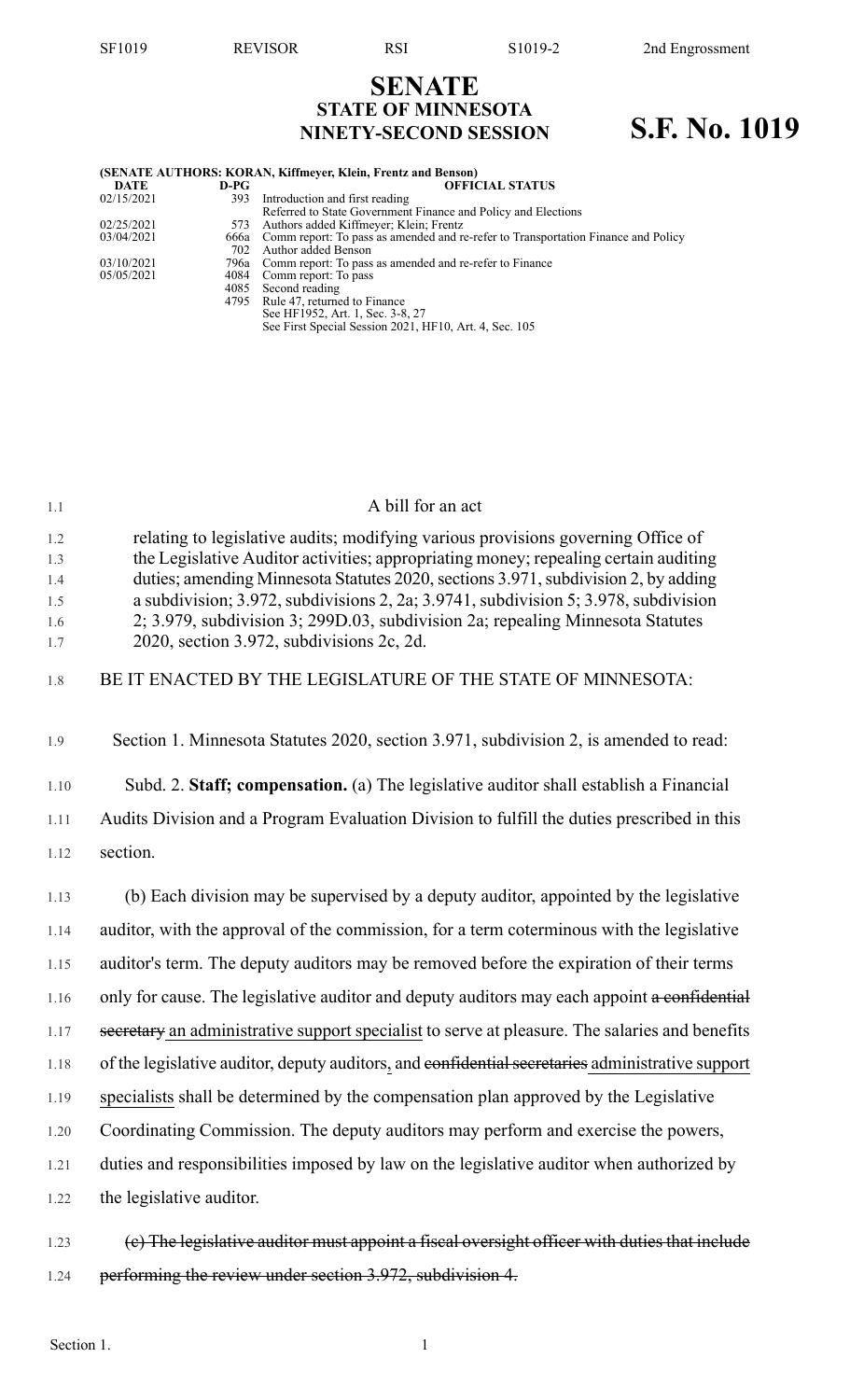| SF1019 | <b>REVISOR</b> | RSI | S1019-2 | 2nd Engrossment |
|--------|----------------|-----|---------|-----------------|
|--------|----------------|-----|---------|-----------------|

| 2.1  | $(d)$ (c) The legislative auditor, deputy auditors, and the confidential secretaries                  |
|------|-------------------------------------------------------------------------------------------------------|
| 2.2  | administrative support specialists shall serve in the unclassified civil service, but the fiscal      |
| 2.3  | oversight officer and all other employees of the legislative auditor are shall serve in the           |
| 2.4  | classified civil service. Compensation for employees of the legislative auditor in the classified     |
| 2.5  | service shall be governed by a plan prepared by the legislative auditor and approved by the           |
| 2.6  | Legislative Coordinating Commission and the legislature under section 3.855, subdivision              |
| 2.7  | 3.                                                                                                    |
| 2.8  | $\overline{(e)}$ (d) While in office, a person appointed deputy for the Financial Audit Division must |
| 2.9  | hold an active license as a certified public accountant.                                              |
| 2.10 | (e) Notwithstanding Minnesota Statutes, section 43A.32, subdivisions 2 and 3, or any                  |
| 2.11 | other law to the contrary, an employee of the legislative auditor is prohibited from being a          |
| 2.12 | candidate for an elected public office.                                                               |
|      |                                                                                                       |
| 2.13 | Sec. 2. Minnesota Statutes 2020, section 3.971, is amended by adding a subdivision to                 |
| 2.14 | read:                                                                                                 |
| 2.15 | Subd. 8a. Special reviews. The legislative auditor may conduct a special review to: (1)               |
| 2.16 | fulfill a legal requirement; (2) investigate allegations that an individual or organization           |
| 2.17 | subject to audit by the legislative auditor may not have complied with legal requirements             |
| 2.18 | related to the use of public money, other public resources, or government data classified as          |
| 2.19 | not public; (3) respond to a legislative request for a review of an organization or program           |
| 2.20 | subject to audit by the legislative auditor; or (4) investigate allegations that an individual        |
| 2.21 | may not have complied with Minnesota Statutes, section 43A.38 or 43A.39.                              |
|      |                                                                                                       |
| 2.22 | Sec. 3. Minnesota Statutes 2020, section 3.972, subdivision 2, is amended to read:                    |
| 2.23 | Subd. 2. Audits of state and semistate agencies. The legislative auditor shall make a                 |
| 2.24 | eonstant, as resources permit, audit of all the financial affairs activities of $(1)$ all departments |
| 2.25 | and, agencies $\Theta$ , offices, and other organizations in the state, executive branch; (2) courts, |
| 2.26 | offices, and other organizations in the state judicial branch; and of the financial records and       |
| 2.27 | transactions of (3) public boards, associations, and societies, and other public organizations        |
| 2.28 | created by state law or supported, wholly or in part, by state funds. Once in each year, if           |

2.29 funds and personnel permit, without previous notice, The legislative auditor shall visit each 2.30 state department and agency, association or society and, so far as practicable,

2.31  $(1)$  inspect;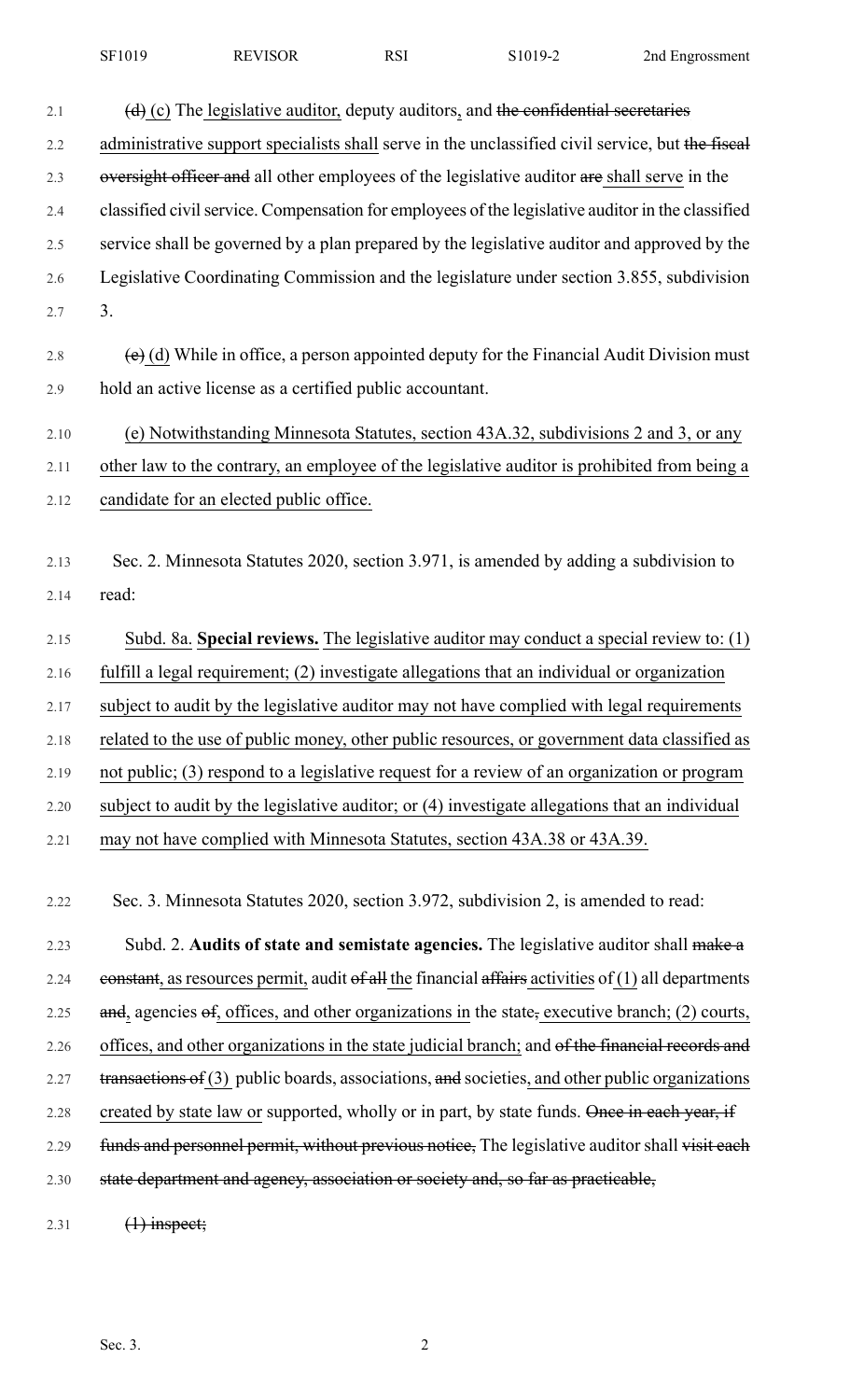| SF1019 | <b>REVISOR</b> | RSI | S1019-2 | 2nd Engrossment |
|--------|----------------|-----|---------|-----------------|
|        |                |     |         |                 |

| 3.1  | (2) thoroughly examine its books and accounts, verifying the funds, securities, and other     |
|------|-----------------------------------------------------------------------------------------------|
| 3.2  | assets;                                                                                       |
| 3.3  | (3) check the items of receipts and disbursements with its voucher records;                   |
| 3.4  | (4) ascertain the character of the official bonds for its officers and the financial ability  |
| 3.5  | of the bonding institution;                                                                   |
| 3.6  | (5) inspect its sources of revenue and the use and disposition of state appropriations and    |
| 3.7  | property;                                                                                     |
| 3.8  | (6) investigate the methods of purchase and sale and the character of contracts on public     |
| 3.9  | account;                                                                                      |
| 3.10 | (7) ascertain proper custody and depository for its funds and securities;                     |
| 3.11 | (8) verify the inventory of public property and other assets held in trust; and               |
| 3.12 | $(9)$ ascertain that all financial transactions and operations involving the public funds and |
| 3.13 | property of the state comply with the spirit and purpose of the law, are sound by modern      |
| 3.14 | standards of financial management, and are for the best protection of the public interest     |
| 3.15 | funds and other public resources.                                                             |
| 3.16 | Sec. 4. Minnesota Statutes 2020, section 3.972, subdivision 2a, is amended to read:           |
| 3.17 | Subd. 2a. Audits of Department of Human Services. $(a)$ To ensure continuous effective        |
| 3.18 | legislative oversight and accountability, the legislative auditor shall give high priority to |
| 3.19 | auditing the programs, services, and benefits administered by the Department of Human         |
| 3.20 | Services. The audits shall determine whether As resources permit, the legislative auditor     |
| 3.21 | shall track and assess expenditures throughout the human service delivery system, from the    |
| 3.22 | department offered to the point of service delivery, and determine whether human services     |
| 3.23 | programs and provided, services, and benefits are being provided cost-effectively and only    |
| 3.24 | to eligible persons individuals and organizations, and complied in compliance with applicable |
| 3.25 | legal requirements.                                                                           |
| 3.26 | (b) The legislative auditor shall, based on an assessment of risk and using professional      |
| 3.27 | standards to provide a statistically significant sample, no less than three times each year,  |
| 3.28 | test a representative sample of persons enrolled in a medical assistance program or           |
| 3.29 | MinnesotaCare to determine whether they are eligible to receive benefits under those          |
| 3.30 | programs. The legislative auditor shall report the results to the commissioner of human       |

- 3.31 services and recommend corrective actions. The commissioner shall provide a response to 3.32 the legislative auditor within 20 business days, including corrective actions to be taken to
	-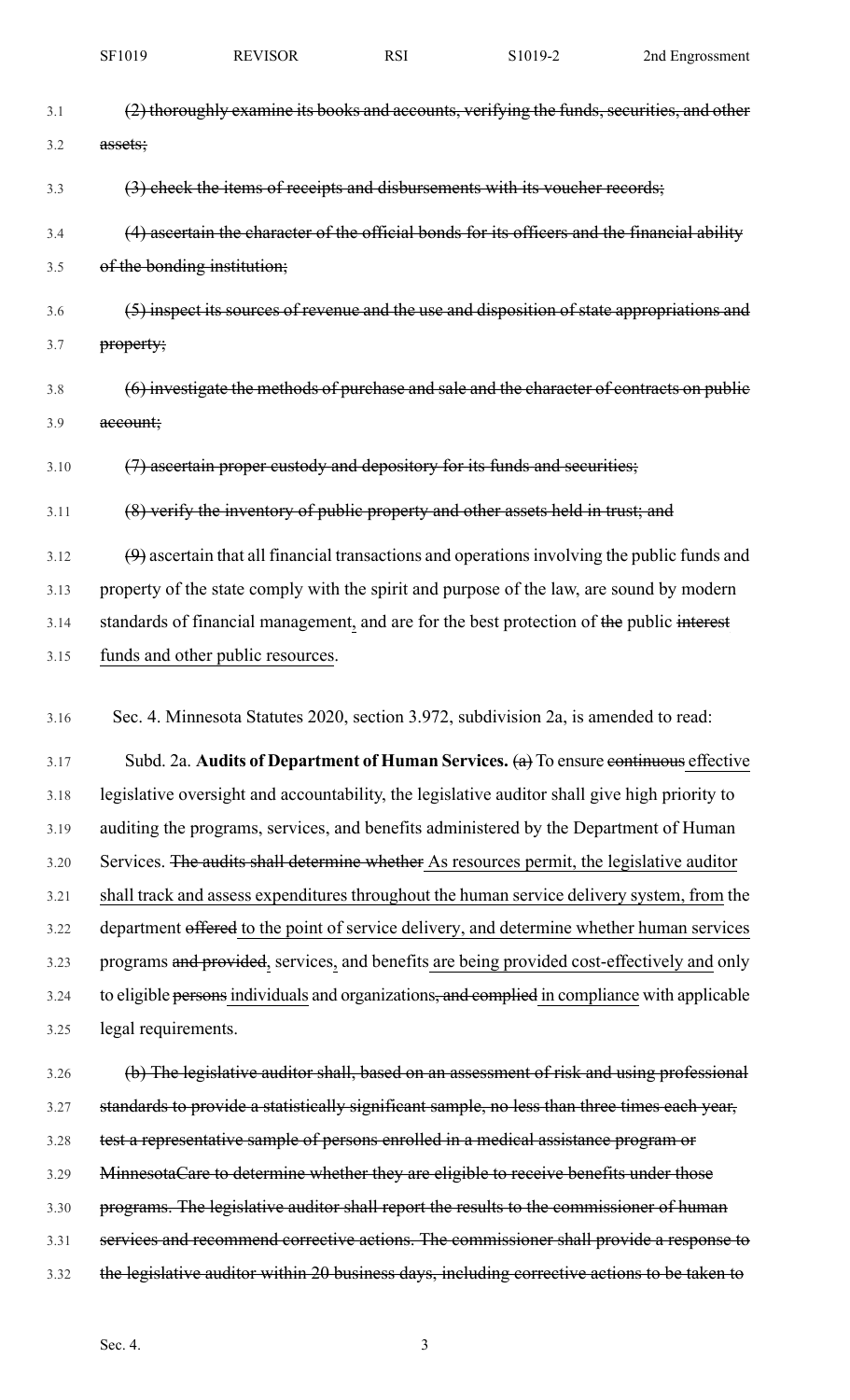4.1 address any problems identified by the legislative auditor and anticipated completion dates. 4.2 The legislative auditor shall monitor the commissioner's implementation of corrective actions 4.3 and periodically report the results to the Legislative Audit Commission and the chairs and 4.4 ranking minority members of the legislative committees with jurisdiction over health and 4.5 human services policy and finance. The legislative auditor's reports to the commission and 4.6 the chairs and ranking minority members must include recommendations for any legislative 4.7 actions needed to ensure that medical assistance and MinnesotaCare benefits are provided 4.8 only to eligible persons. 4.9 Sec. 5. Minnesota Statutes 2020, section 3.9741, subdivision 5, is amended to read: 4.10 Subd. 5. **State Data security; account,; appropriation.** (a) The data security account 4.11 is created in the special revenue fund. Money in the account is appropriated to the legislative 4.12 auditor. 4.13 (b) Subject to available funds appropriated under paragraph (a), the legislative auditor 4.14 shall: 4.15 (1) review and audit the audit reports of subscribers and requesters submitted under 4.16 section 168.327, subdivision 6, including producing findings and opinions; 4.17  $(2)$  in collaboration with the commissioner and affected subscribers and requesters, 4.18 recommend corrective action plans to remediate any deficiencies identified under clause 4.19  $(1);$  and 4.20 (3) review and audit driver records subscription services and bulk data practices of the 4.21 Department of Public Safety, including identifying any deficiencies and making 4.22 recommendations to the commissioner. 4.23 (e) The legislative auditor shall submit any reports, findings, and recommendations 4.24 under this subdivision to the legislative commission on data practices. 4.25 Sec. 6. Minnesota Statutes 2020, section 3.978, subdivision 2, is amended to read: 4.26 Subd. 2. **Inquiry and inspection power; duty to aid legislative auditor.** All public 4.27 officials and their deputies and employees, and all corporations, firms, and individuals 4.28 having business involving the receipt, disbursement, or custody of public funds shall at all 4.29 times afford reasonable facilities for examinations by the legislative auditor, make returns 4.30 and reports required by the legislative auditor, attend and answer under oath the legislative 4.31 auditor's lawful inquiries, produce and exhibit all books, accounts, documents, data of any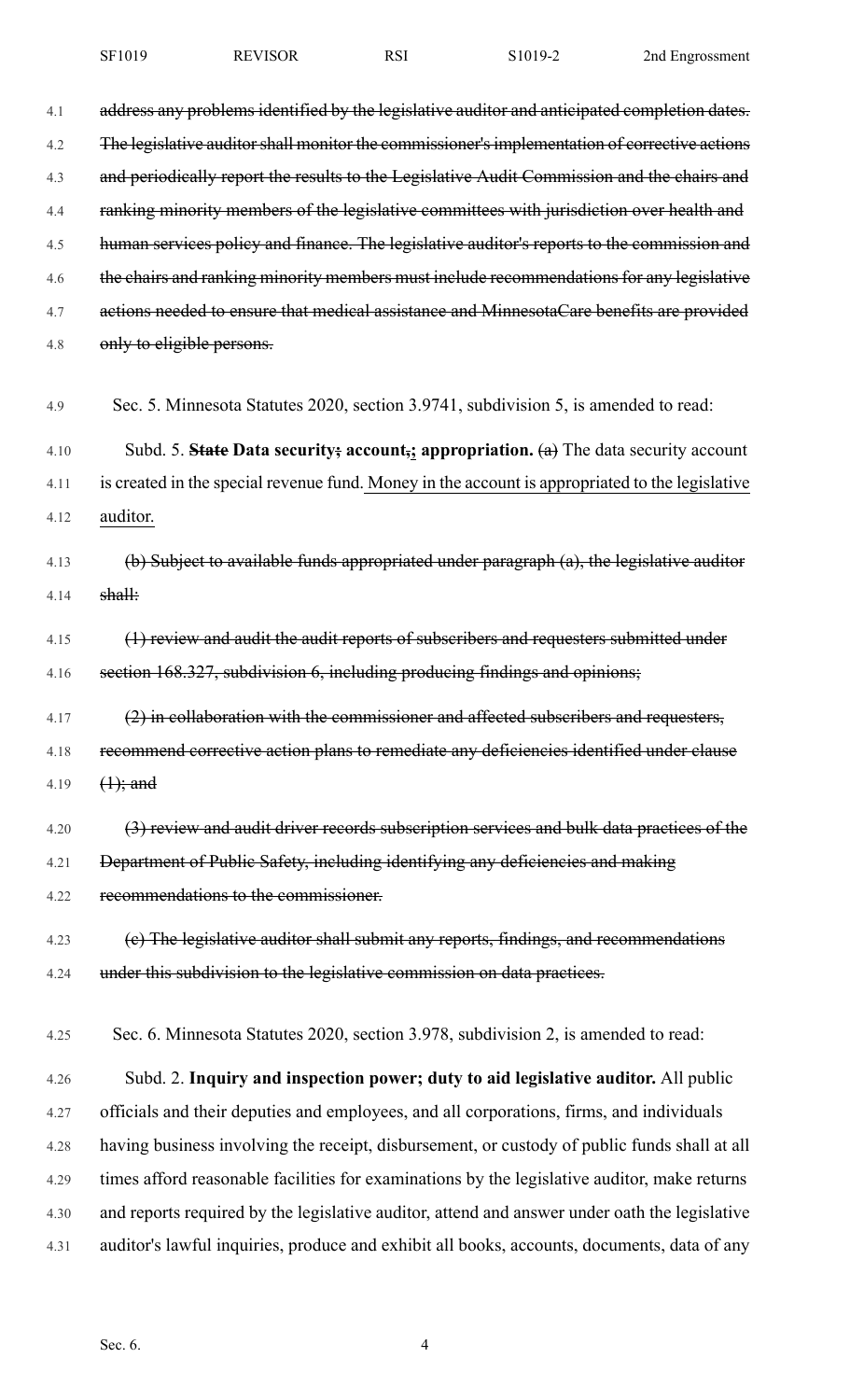5.1 classification, and property that the legislative auditor may need requests to inspect, and in

5.3 Sec. 7. Minnesota Statutes 2020, section 3.979, subdivision 3, is amended to read:

5.2 all things aid cooperate with the legislative auditor in the performance of duties.

5.4 Subd. 3. **Audit data.** (a) "Audit" as used in this subdivision means a financial audit, 5.5 review, program evaluation, best practices special review, or investigation. Data relating to 5.6 an audit are not public or with respect to data on individuals are confidential until the final 5.7 report of the audit has been released by the legislative auditor or the audit is no longer being 5.8 actively pursued. Upon release of a final audit report by the legislative auditor, data relating 5.9 to an audit are public except data otherwise classified as not public.

5.10 (b) Data related to an audit but not published in the audit report and that the legislative 5.11 auditor reasonably believes will be used in litigation are not public and with respect to data 5.12 on individuals are confidential until the litigation has been completed or is no longer being 5.13 actively pursued.

5.14 (c) Data on individuals that could reasonably be used to determine the identity of an 5.15 individual supplying data for an audit are private if the data supplied by the individual were 5.16 needed for an audit and the individual would not have provided the data to the legislative 5.17 auditor without an assurance that the individual's identity would remain private, or the 5.18 legislative auditor reasonably believes that the subject would not have provided the data.

5.19 (d) The definitions of terms provided in section 13.02 apply for purposes of this 5.20 subdivision.

5.21 Sec. 8. Minnesota Statutes 2020, section 299D.03, subdivision 2a, is amended to read:

5.22 Subd. 2a. **Salary and benefits survey.** (a) By January 1 of 2021, 2023, 2027 2024,

5.23 2027, and 2031 2030, the legislative auditor must conduct a compensation and benefit survey 5.24 of law enforcement officers in every police department:

- 5.25 (1) in a city with a population in excess of 25,000, located in a metropolitan county, as 5.26 defined in section 473.121, subdivision 4, that is represented by a union certified by the 5.27 Bureau of Mediation Services; or
- 5.28 (2) in a city of the first class.
- 5.29 The State Patrol must also be included in the survey.

5.30 (b) The legislative auditor must base the survey on compensation and benefits for the 5.31 past completed calendar year. The survey must be based on full-time equivalent employees.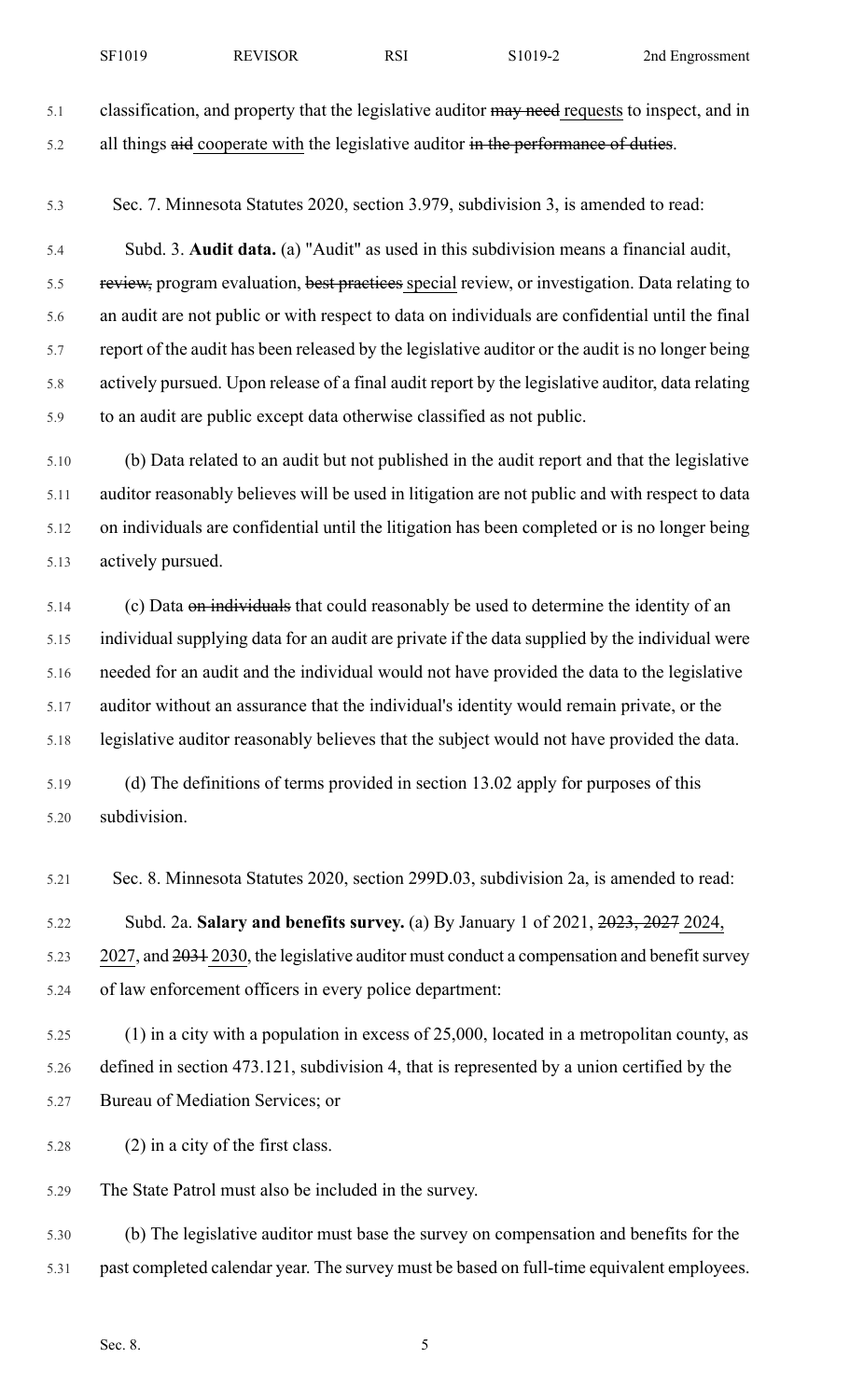6.1 The legislative auditor must calculate compensation using base salary, overtime wages, and 6.2 premium pay. Premium pay is payment that is received by a majority of employees and 6.3 includes but is not limited to education pay and longevity pay. The legislative auditor must 6.4 not include any payments made to officers or troopers for work performed for an entity 6.5 other than the agency that employs the officer or trooper, regardless of who makes the 6.6 payment. The legislative auditor must also include in the survey all benefits, including 6.7 insurance, retirement, and pension benefits. The legislative auditor must include contributions 6.8 from both the employee and employer when determining benefits.

6.9 (c) The legislative auditor must compile the survey results into a report. The report must 6.10 show each department separately. For each department, the survey must include:

6.11 (1) an explanation of the salary structure, and include minimum and maximum salaries 6.12 for each range or step; and

6.13 (2) an explanation of benefits offered, including the options that are offered and the 6.14 employee and employer contribution for each option.

6.15 Wherever possible, the report must be designed so that the data for each department is in 6.16 the same table or grid format to facilitate easy comparison.

6.17 (d) By January 15 of 2021, 2023, 2027, and 2031, the legislative auditor must transmit 6.18 the survey report to the chairs and ranking minority members of the house of representatives 6.19 and senate committees with jurisdiction over the State Patrol budget.

6.20 (e) It is the legislature's intent to use the information in this study to compare salaries 6.21 between the identified police departments and the State Patrol and to make appropriate 6.22 increases to patrol trooper salaries. For purposes of this paragraph, "patrol troopers" has the 6.23 meaning given in subdivision 2, paragraph (a).

### 6.24 Sec. 9. **REPEALER.**

# 6.25 Minnesota Statutes 2020, section 3.972, subdivisions 2c and 2d, are repealed.